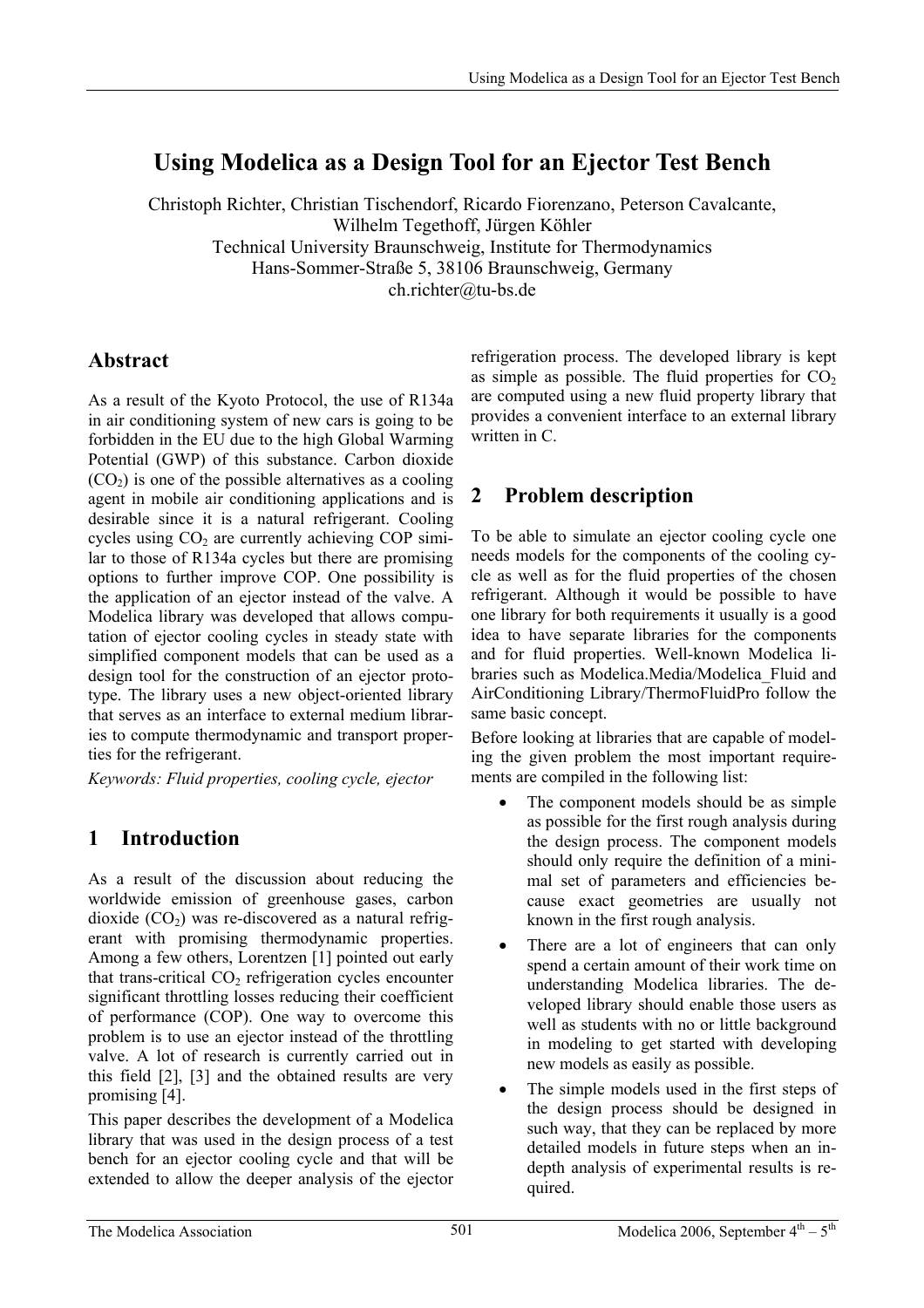- The fluid property library should be as flexible as possible. It should be possible to use the same fluid properties in different applications (i.e. Modelica, Matlab, LabVIEW, CFX) and the use of the library should be as simple and straightforward as possible.
- The fluid property library should not contain any compiler specific elements and should be as flexible to use as possible.

The following subsections give a brief overview over existing libraries and point out their advantages and drawbacks within the scope of simulating a  $CO<sub>2</sub>$ ejector cooling cycle.

### **2.1 Modelica\_Fluid/Modelica.Media**

The Modelica\_Fluid library is a free library for describing 1-dimensional thermo-fluid flow and is developed by the Modelica Association. The library is still under development and a new beta version is going to be presented at this conference [5]. The Modelica\_Fluid library provides models for standard fluid components such as pipes, control valves and pumps. There are currently no models for compressors or simple heat exchangers available. Modelica\_Fluid uses fluid models from Modelica.Media which is part of the Modelica Standard Library since version 2.2. Modelica.Media provides medium models for ideal gases and water. Refrigerants are currently not implemented within Modelica.Media. Modelica.Media can be extended to allow the use of external fluid property libraries implemented in FORTRAN or C.

### **2.2 AirConditioning Library/ThermoFluidPro**

The AirConditioning Library is a commercial library developed and maintained by Modelon AB [6]. This library allows transient and steady-state simulations of air conditioning systems at a very high model complexity level. It is used as a development tool by several large automotive companies. The AirConditioning Library uses ThermoFluidPro as fluid property library that is also developed and maintained by Modelon AB. ThermoFluidPro offers high-precision equations for the fluid properties of  $CO<sub>2</sub>$  using the Helmholtz equation given by Span and Wagner [7].

### **2.3 TIL/TILFluids**

TIL (TLK-IfT-Library) is a library for simulating refrigeration systems developed and maintained by the Institute for Thermodynamics (IfT) at TU Braunschweig in close cooperation with TLK (TLK-Thermo GmbH). TIL contains models with very different levels of complexity. TIL.HVAC contains very simple models that are used for educational and training purposes and that are especially designed to allow an easy access to this library for new users. More detailed models that are used in R&D projects are also available within TIL. TIL uses TILFluids to compute fluid properties. TILFluids does not provide fluid models implemented in Modelica but offers general interfaces to employ existing external libraries written in C and FORTRAN.

### **2.4 Summary and Conclusion**

All three libraries could be extended to allow the computation of  $CO<sub>2</sub>$  ejector refrigeration cycles. Fluid properties for  $CO<sub>2</sub>$  are readily available in the ThermoFluidPro library and in TILFluids.

The main drawback of Modelica\_Fluid was its development status when starting this project. Another drawback is the lack of simple standard components (i.e. compressors, simple gas coolers) that are needed to build up a cooling cycle. Many of the models are already too complex for the given application. Modelica\_Fluid is furthermore taking into account advanced flow situations such flow reversal which are not required within the scope of this work.

The models from the AirConditioning Library are very detailed due to the intended field of application for that library. They seem to be too detailed for a rough analysis during the design process of a test bench. ThermoFluidPro is a very advanced and powerful fluid property library completely implemented in Modelica. It is an extension of the free Modelica.Media library and offers a variety of different models including models for pure refrigerants, binary mixtures, pseudo-pure fluids, and water.

TIL offers very simple as well as advanced models for components used in air conditioning systems. The simple models in TIL.HVAC are especially suitable for projects that involve students having limited or no previous experiences with Modelica.

It was therefore decided to use TIL and to implement a simple ejector model within the framework TIL.HVAC, the part of TIL that is used for educational purposes. The fluid property library TILFluids was considerably improved during this project and offers a very user-friendly object-oriented approach for fluid properties.

Developing libraries that are easy to understand and simple in their basic concept seems to be a very important task. A lot of the available libraries seem to be unnecessary complicated which makes it hard for new users to get started with Modelica. We experienced this problem with students that were asked to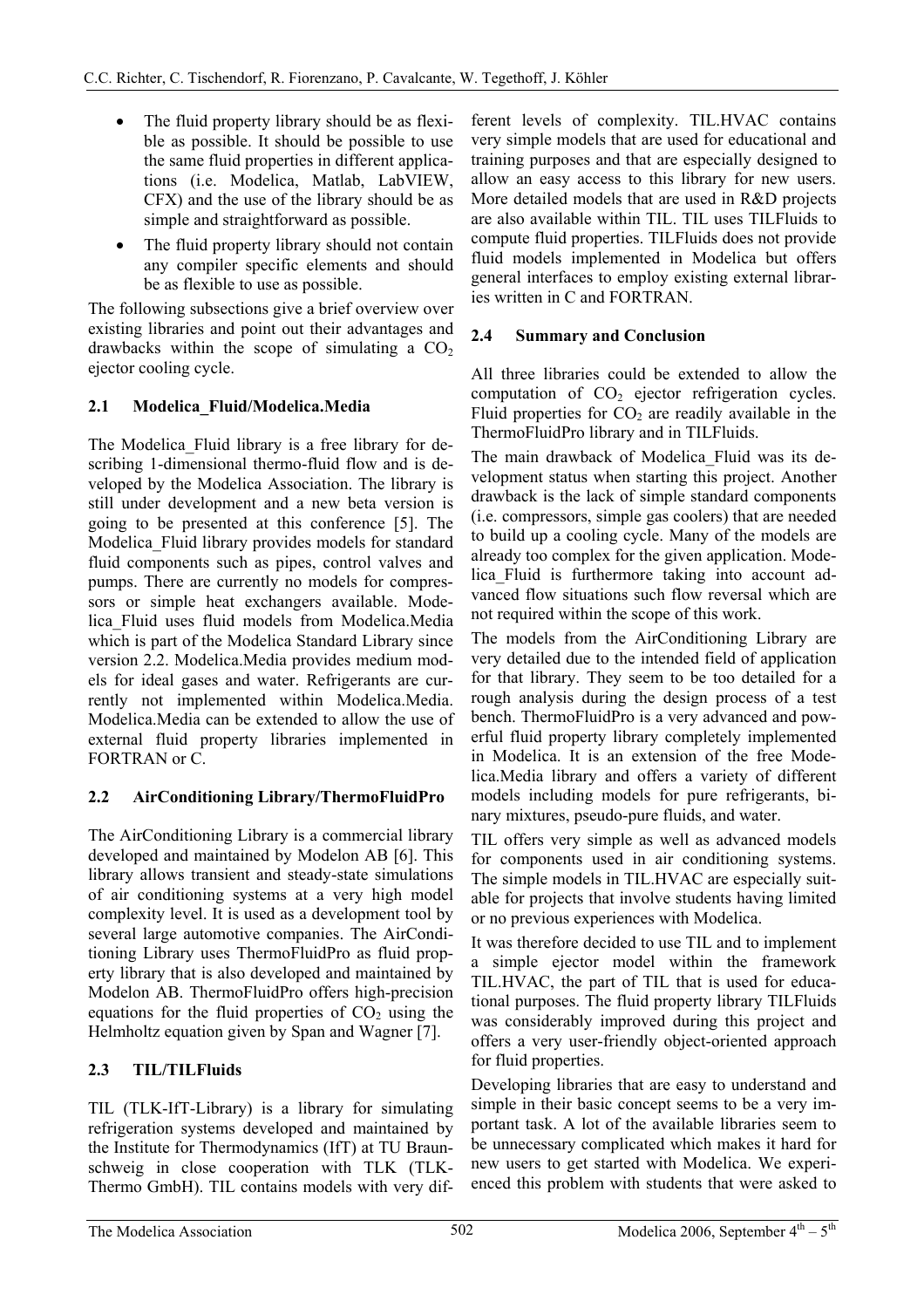work with Modelica.Media and Modelica\_Fluid. They had quite some difficulties to get started with those libraries. The same thing seems to happen with commercial partners where an engineer is asked to start modeling using one of these libraries. It is very common that engineers can only dedicate a small percentage of the work time to this task which makes it very hard to get started.

Concerning the Fluid-Properties it seems to be important that companies can reuse their code that they are already employing in other problems. These are usually FORTRAN or C libraries that they might have developed over decades. Now start looking at Modelica.Media to figure out how to implement something like an external interface for a two-phase medium. You would probably start with inheriting from PartialTwoPhaseMedium in which case one is focusing an inheritance structure that is 4 levels deep. This is not really human-readable and far from being easy to understand. One would also probably have a closer look at the implemented water model implementing the IF97 standard. The problem with this model is that it actually incorporates late inlining and a hidden property record to improve performance significantly when using Dymola. The structure of this two-phase library is not easy to understand for new users.

## **3 TIL.HVAC**

TIL.HVAC is the part of TIL that contains simple models for each component of a refrigeration cycle. The following section gives a brief overview over the most important components.

### **3.1 Compressor**



The simple compressor model uses constant volumetric, isentropic and energetic efficiencies to describe the change of state, the mass-flow rate and

the energy consumption. It also allows setting the rotational speed using a standard RealInput.

#### **3.2 Gas cooler**



The gas cooler model assumes that the pressure drop within the gas cooler is negligible. It uses a static mass balance and a static momentum balance and

allows the user to set an adiabatic efficiency. This model takes the ambient temperature as an input.

#### **3.3 Evaporator**



The evaporator model is quite similar to the gas cooler model. It also assumes negligible pressure drop and static mass and momentum balances.

#### **3.4 Valve**



The valve model assumes an isenthalpic throttling process. The effective flow area can be specified using the RealInput interface.

#### **3.5 Separator**



The separator model assumes that the separation process works ideal yielding saturated liquid at the liquid outlet and saturated vapor at the vapor outlet. The

pressure drop is neglected which might not be realistic.

#### **3.6 phDiagram**



The phDiagram is a sensor that can be used to record pressure and specific enthalpy anywhere in the cycle. It allows for simple post processing using

phMonitor, a program developed at the IfT in cooperation with TLK, to visualize the results in a phdiagram.

#### **3.7 Ejector**



The ejector model is based on a very simple model initially developed by Kornhauser [8]. It is composed of two nozzles, a mixing section and a

diffuser. The main purpose of the ejector is to recover some of the kinetic energy otherwise converted into friction and lost during the throttling process. The refrigerant is entering the primary (motive) nozzle at high pressure and is accelerated. The high velocity stream leaving the primary nozzle is used to entrain refrigerant from the secondary (suction) nozzle. Both streams are mixed in the mixing section. The diffuser is used to convert parts of the remaining kinetic energy of the mixed stream into a pressure increase that helps to improve the overall performance of the cycle.

The following assumptions were made for the ejector model. The analysis is one-dimensional and the refrigerant is in thermodynamic-equilibrium at all times. Those first two assumptions correspond to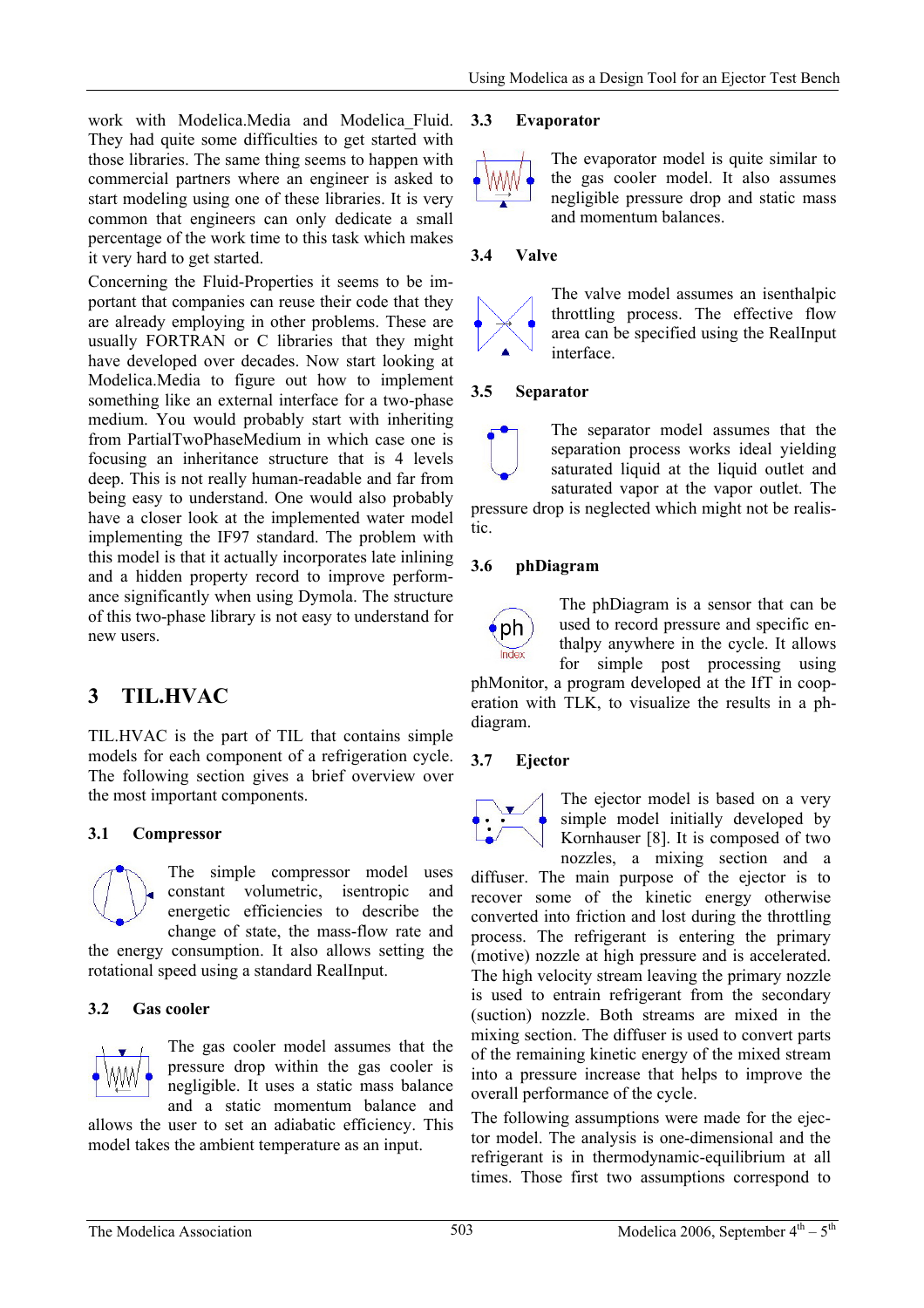what is called homogeneous equilibrium model in two-phase flow. It is furthermore assumed that the deviations from adiabatic reversible processes that occur in the nozzles and the diffuser can be expressed in terms of efficiencies. Any shock effects that might occur are included in these efficiencies. The kinetic energy was considered to be significant only within the ejector not within the rest of the cycle.

Some of these assumptions will have to be reconsidered for a more detailed analysis. One of the main problems of the implemented model is the missing relationship between mass flow rate and pressure drop for the nozzles which requires the explicit specification of at least one pressure level (i.e. the mixing pressure). Other models such as the one developed by Groll [2] suffer from the same problems. Experimental analysis of the ejector refrigeration cycle which is currently performed at the IfT might overcome this drawback.

Figure 2 shows the internal structure of the developed ejector model.



Figure 2: Internal structure of the ejector model.

## **4 TILFluids**

TILFluids is an object-oriented fluid property library. The main design goal when developing this library was to create a simple interface that can easily be extended by users to fit their individual needs. Figure 1 shows the general structure of the library. The package Common contains common elements such as types and records that are used throughout the library. The package Icons contains the library icon. The package Internal is the core of the library and contains all functions that are needed to access the external library. The contained functions are not used directly in the component model but rather accessed using a fluid object such as Gas, Liquid or Refrigerant.



Figure 1: Structure of

**TILFluids** 

quirements. Figure 3 shows an example for a simple refrigerant model. The unqualified import

statement ensures that the internal functions required for computing the fluid properties (i.e. "pressure\_dT()") are available within the model "MyRefrigerant". The "refrigerantName" is a character string with a couple of predefined choices specified in TILFluids.Common. The "uniqueID" is an integer that uniquely identifies each instance of "MyRefrigerant". All functions in the external library require the "uniqueID" as an input. The external library creates a map of refrigerants and stores information about the refrigerant and the results from the last computation within this map. This allow for an optimization regarding the computational time requirements. The library can be designed in such a way that it returns the values computed at the last call for each refrigerant if the inputs did not change. This is very important especially in the case when an inverse iteration is required for the computation.

```
model MyRefrigerant "Example refrigerant (inputs are d and T)"
  import TILFluids. Internal. Refrigerant. *;
  parameter TILFluids. Common. RefrigerantName refrigerantName:
  SI.Density d "density";
  SI. SpecificEnthalpy h "specific enthalpy";
  SI.AbsolutePressure p "pressure";
  SI. Temperature T "temperature";
  Integer uniqueID(final start=0) "unique ID number";
algorithm
  when (inital()) then
    if (uniqueID == 0) then
      uniquell := getUniqueRefrigerantID();
      setRefrigerantName(refrigerantName, uniqueID);
    end if.
  end when
equation
 p = pressure_dT(d, T, uniqueID);h = \texttt{specificEntropy\_dT(d, T, uniqueID)};end MyRefrigerant;
```
Figure 3: Code example for a simple refrigerant model that uses function calls to an external library to compute fluid properties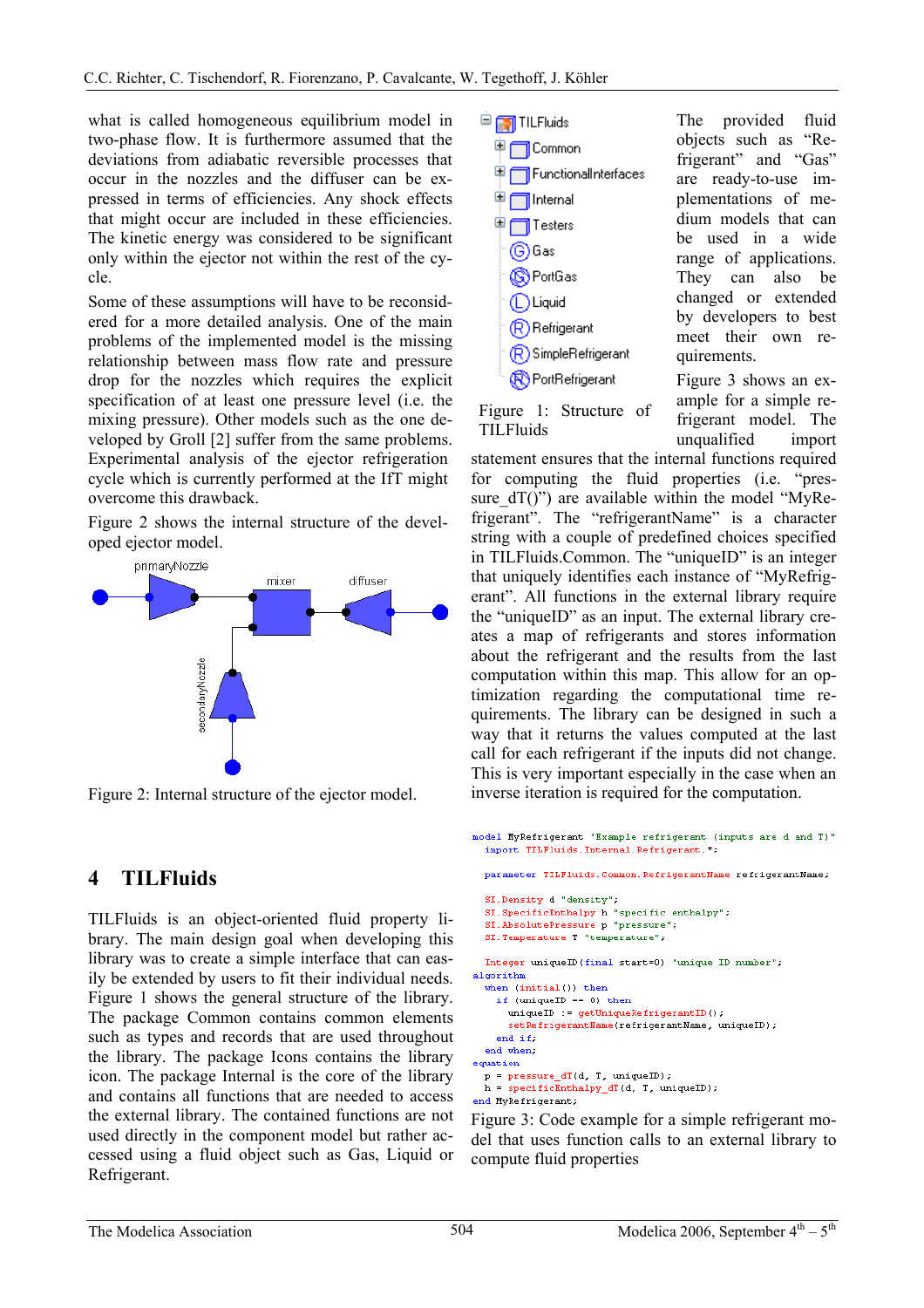The above example is instantiated in the component model and contains all required fluid properties. Actual refrigerant models will contain more thermodynamic and transport properties than the simple "MyRefrigerant" from example above. Figure 4: Code example for a simple component model to demonstrate the use of the fluid object.Figure 4 shows a simple component model with an instantiated refrigerant model. Density and temperature are specified for "myRefrigerant" and the pressure and specific enthalpy are computed within "MyRefrigerant" and are attributes of "myRefrigerant". The object-oriented approach used in TILFluids was found to be very user-friendly and allows for a clear separation of component and fluid model. The TILFluids Users' Guide [11] offers more detailed information on using and extending TILFluids.

There are situations where a functional approach might be handier than the object-oriented approach used in TILFluids. TILFluids therefore provides functional interfaces that can be called without instantiating a medium. The functional interfaces are contained in TILFluids.FunctionalInterfaces. However the user should be aware of certain limitations that apply to the functional interfaces (see [11] for more details).

```
model MyComponent "Example component"
 MyRefrigerant myRefrigerant (refrigerantName="CO2")
    "refrigerant object";
  SI. Density d "density";
 SI. Temperature T "temperature";
 SI. AbsolutePressure p "pressure";
equation
 myRefrigerant.d = d;myRefrigerant.T = T;d = 10 + 990*time:
 T = 273.15;p = myRefrigerant.py;end MyComponent;
```
Figure 4: Code example for a simple component model to demonstrate the use of the fluid object.

The current external library that is used with TILFluids provides interfaces to two different libraries. The first interface uses the fluid properties used in a platform for steady-state computation of cooling cycles that was developed at IfT in the past [9]. The second interface calls the current beta version of Refprop (for details see [10]) to obtain fluid properties. An additional interface to a library that implements the IF97 standard for water is currently under development. The TILFluids users' manual offers more detailed information on how to use TILFluids [11].

The interface to a C library of fluid property data developed at IfT is available for free, the Refprop interface upon request. Additional interfaces can be implemented if required.

One of the advantages of having medium models implemented in Modelica is that the simulation software can take full advantage of the entire equation. It can use this information to compute analytical Jacobians or to perform index reduction. Using an external library might require the explicit definition of derivative functions using annotations. This is currently not implemented in TILFluids but can be added at a later time. It is however very often possible and desirable to formulate the problem in such a way that no index reduction is required to solve it. The Bridgman tables [12] can be used in many thermodynamic problems to accomplish this task.

## **5 Example**

The main goal when developing the presented libraries was to perform preliminary computations for an ejector cooling cycle. A comparison of a conventional cooling cycle and an ejector refrigeration cooling cycle was carried out in a first step to demonstrate the theoretically achievable COP improvements. In a second step a certain design point was chosen for the test bench and all required geometrical parameters were computed (see [13] for more details).



Figure 5: Schematic diagram of a standard cooling cycle (the extra component behind the receiver breaks the algebraic loop for the mass flow rate)

An ejector refrigeration cycle is compared to a standard trans-critical  $CO<sub>2</sub>$  cooling cycle to determine the possible gain in COP for the ejector cycle. The COP is defined as

$$
COP = \frac{Q_{evap}}{W_{p,el}}
$$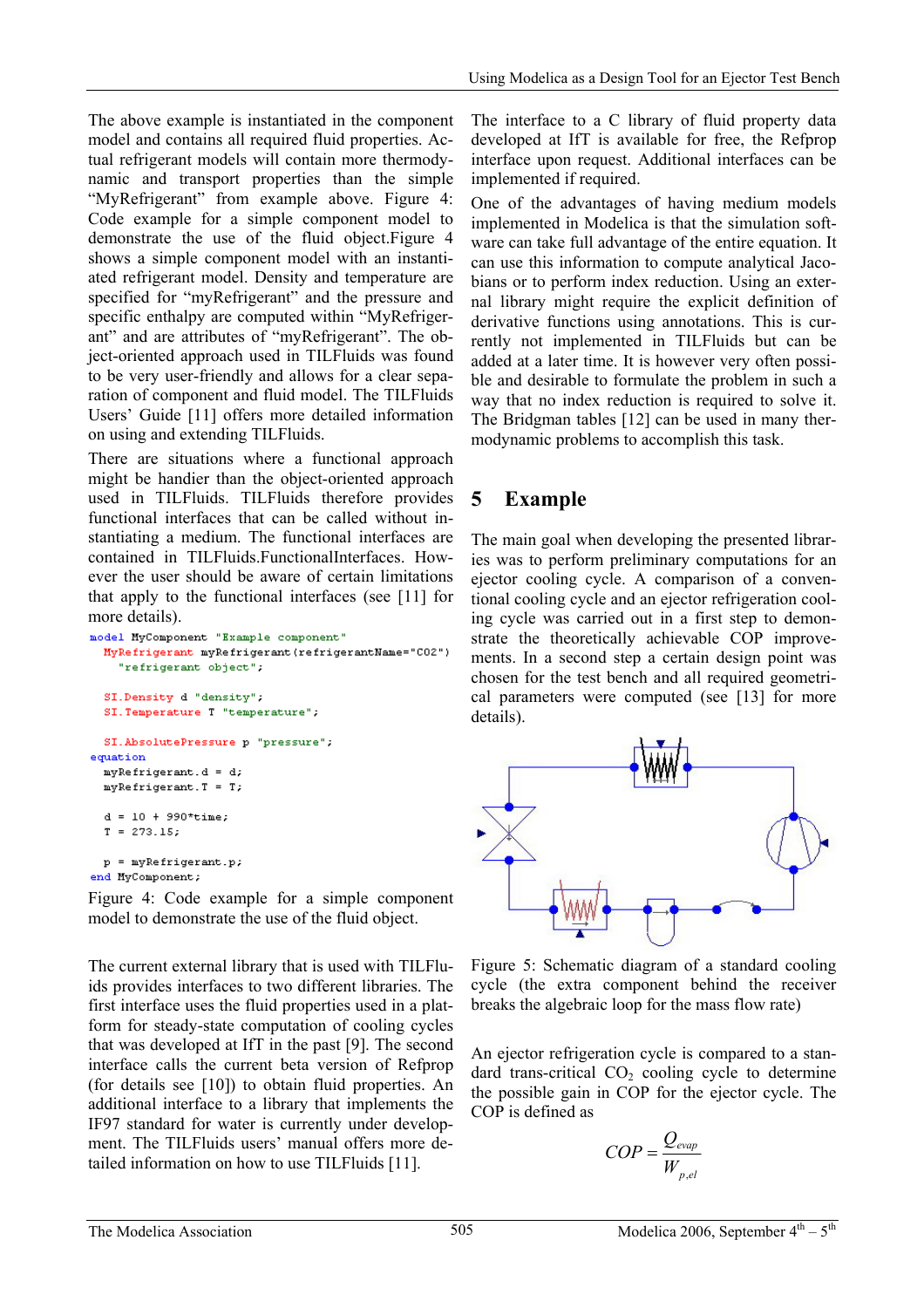where *Qevap* is the evaporator refrigeration capacity and  $W_{p,el}$  is the electrical power consumption of the compressor. Figure 5 shows the standard cooling cycle and Figure 6 the ejector cooling cycle.

The same conditions were applied to both cycles. The simple compressor model assumes a volumetric efficiency of 70% and an isentropic efficiency of 70%. The displacement was set to 30  $cm<sup>3</sup>$  and the speed to 20 Hz. The evaporation temperature was set to 0°C and the gas cooler was assumed to work with  $100\%$  efficiency, this means that the  $CO<sub>2</sub>$  outlet can be cooled to ambient temperature.

For the one stage  $CO<sub>2</sub>$  cycle, the throttling valve was assumed to operate isenthalpic. The opening area of the valve was varied to achieve maximal COP.



Figure 6: Schematic diagram of ejector cooling cycle

In the ejector cycle, the ejector efficiencies were set to 100% for the first cycle computations to estimate the maximum COP improvements for the ejector cycle compared with a conventional cycle. That means, that all three nozzles are working isentropic and that the mixing occurs without any losses. However, this will not be the case for the real ejector. Experimental results from [2], [3] show, that there are significant losses especially in the suction nozzle and during the mixing process. The mixing pressure for the ejector cycle was set to 32 bar. Computations to determine the effects of the mixing pressure on cycle efficiency and to determine the optimal mixing pressure are currently carried out at the IfT.

COP computations were carried out for ambient temperatures from 26°C to 40°C and compressor outlet pressures from 86 bar to 120 bar. The COP for each ambient temperature that yielded the best COP was chosen for the comparison of the two cycles.



Figure 7: Comparison of COP of the conventional and the ejector cooling cycle.

Figure 7 shows a comparison of the COP of the two cycles. The performance of the ideal ejector cycle is clearly better than the performance of the conventional cycle for all operating conditions. However, one should keep in mind that ideal working conditions were assumed and that Figure 7 does not represent the expected improvement in COP for a real cycle. However, it shows the potential of the ejector cooling cycle.



Figure 8: Comparison of normalized cooling capacity of the conventional and the ejector cooling cycle

Figure 8 shows a comparison of the normalized cooling power of a conventional and an ejector cooling cycle for different ambient temperatures.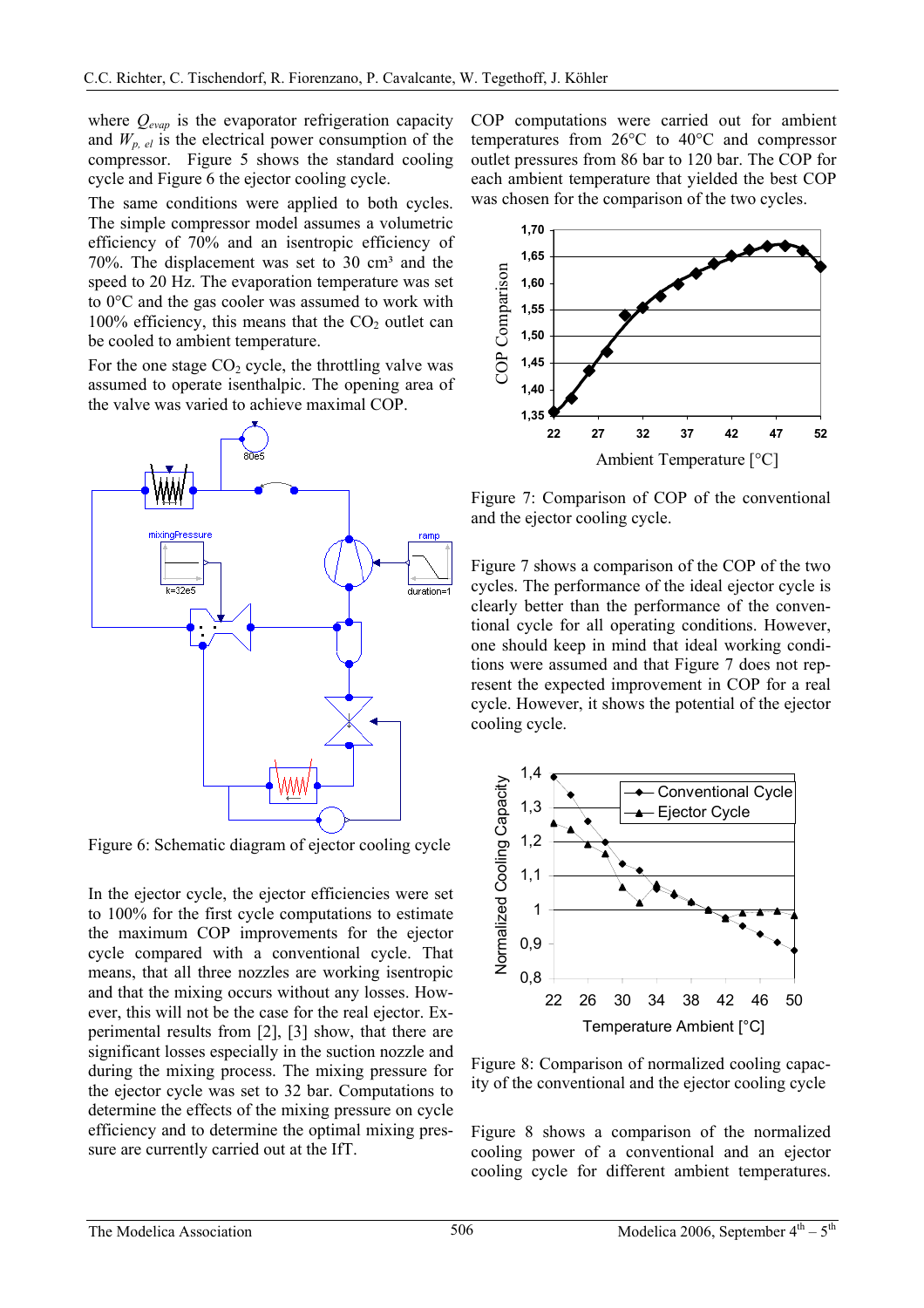The cooling power of the conventional refrigeration cycle is declining drastically for high ambient temperatures due to the raising losses in the throttling process. The ejector cooling cycle can regain some of this otherwise dissipated energy.

The analyzed ejector cycle does not use an internal heat exchanger which might actually improve the performance in some regions. An analysis of the effect of using an internal heat exchanger will be investigated in detail in the future.

Using the same analysis it could be shown that the ejector efficiencies have to be better than 70% to achieve a better overall performance than for the conventional cooling cycle.

One design point for a heat pump application was chosen for the test bench and all geometric parameters have been computed for that design point. The gas cooler outlet temperature was assumed to be 20 – 25°C with a gas cooler outlet pressure of 95 bar. The gas cooler power was set to  $4 - 5$  kW and the evaporator pressure to  $37 - 40$  bar. A driving mass flow rate of approximately 0.02 kg/s is required to obtain the designated heating power. The ejector geometry was determined using the results from the cycle analysis for this operating point.



Figure 9: Cross-sectional view of the designed ejector

Figure 9 shows the designed ejector in a crosssectional view. The prototype is currently tested at IfT. The experimental results will be used to further improve the ejector model.

## **6 Conclusion and future perspective**

An existing simple library with standard elements to compute a cooling cycle has been extended to allow the steady-state computation of ejector cooling cycles. A new fluid property library for Modelica has been developed that is easy to use and that offers the possibility to use existing external libraries to compute fluid properties. The results from the first computations were used to set up a test bench for ejector cooling cycles at the IfT.

Transient models for the cooling cycle components and for the ejector are currently developed to allow a detailed analysis of the cooling cycles. The library is also extended to allow an exergy analysis based on the second law of thermodynamics. The results from the designed test bench will be used to further improve the existing models.

## **References**

- [1] Lorentzen G., 1983, Throttling the Internal Haemorrhage of the Refrigeration Process, Proc. Inst. Refrig., Vol. 80:39-47.
- [2] Li D. and Groll E.A., 2006, Analysis of an Ejector Expansion Device in a transcritical  $CO<sub>2</sub>$  Air Conditioning System, Proc.  $7<sup>th</sup>$  IIR Gustav Lorentzen Conference on Natural Working Fluids, Trondheim, Norway.
- [3] Elbel S. and Hrnjak P., 2006, Experimental Validation and Design Study of a Transcritical  $CO<sub>2</sub>$  Prototype Ejector System, Proc.  $7<sup>th</sup>$ IIR Gustav Lorentzen Conference on Natural Working Fluids, Trondheim, Norway.
- [4] Ozaki Y., Takeuchi H. and Hirata, 2004, Regeneration of Expansion Energy by Ejector in  $CO<sub>2</sub>$  Cycle, Proc.  $6<sup>th</sup>$  IIR Gustav Lorentzen Conference on Natural Working Fluids, Glasgow, UK.
- [5] Casella F., Otter M., Proelß K., Richter C., Tummescheit H., 2006, The Modelica Fluid and Media library for modeling of incompressible and compressible thermo-fluid pipe networks, Proc.  $\hat{5}^{th}$  International Modelica Conference, Vienna, Austria.
- [6] Modelon AB, http://www.modelon.se, Sweden
- [7] Span, R., Wagner, W. 1996, A New Equation of State for Carbon Dioxide Covering the Fluid Region from the Triple-Point Temperature to 1100 K at Pressures up to 800 MPa, Journal of Physical and Chemical Reference Data, 25/6: 1509-1596.
- [8] Kornhauser A., 1990, The Use of an Ejector as an Refrigerant Expander, USNC/IIR Purdue Refrigeration Conference, Purdue, Indiana
- [9] Tegethoff W., 1999, Eine objektorientierte Simulationsplattform für Kälte-, Klima- und Wärmepumpensysteme, Diss. TU Braunschweig, Germany